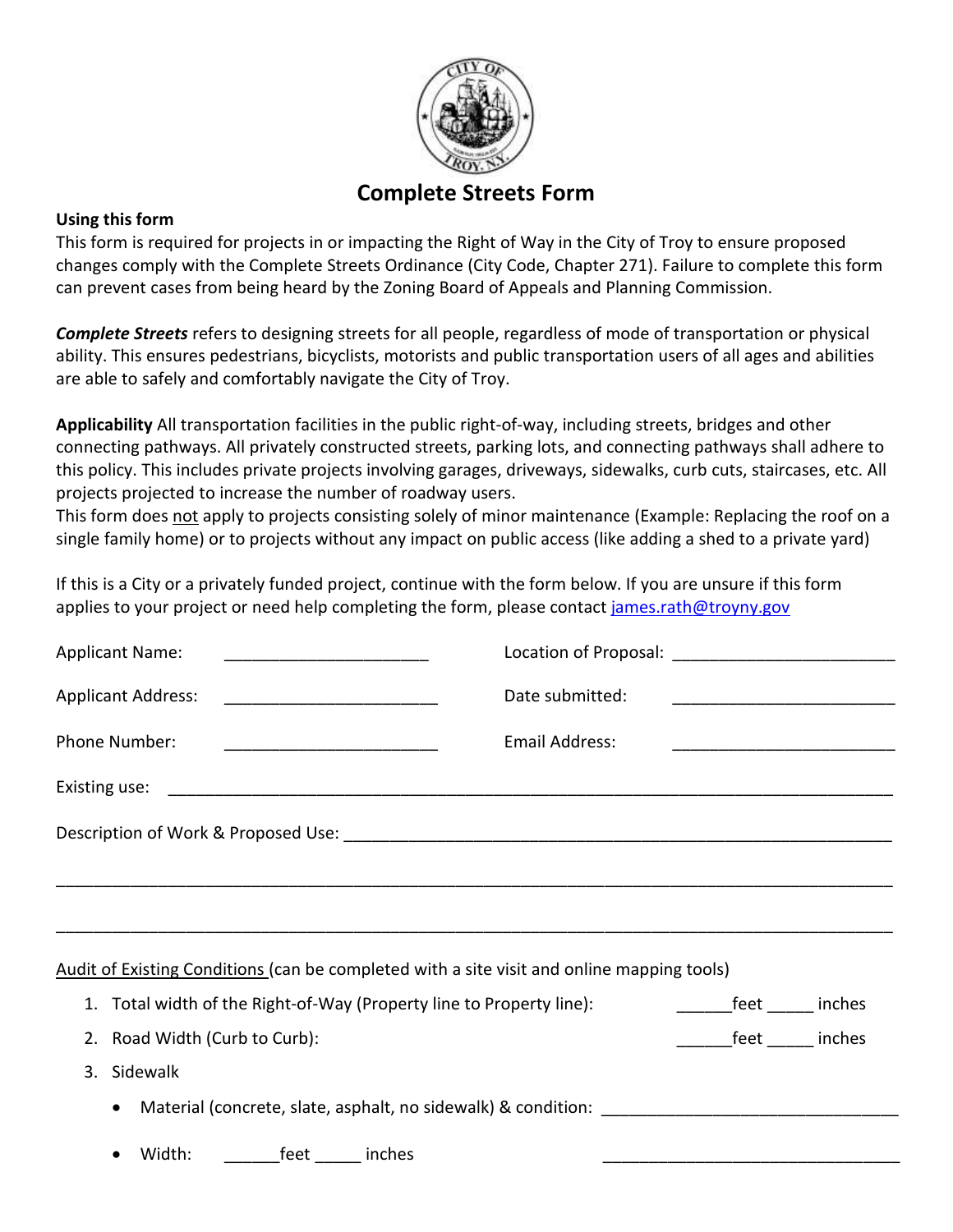| Curb height/material/condition: _ ft in/         | $\frac{1}{2}$ . The contract of the contract of the contract of the contract of the contract of the contract of the contract of the contract of the contract of the contract of the contract of the contract of the contract of t |                                                                                                                                                                                                                                                                                                                                                                                                                                                                                                                                                                                                                                                                                                                                                                                                                                                                                                                                                                                                |
|--------------------------------------------------|-----------------------------------------------------------------------------------------------------------------------------------------------------------------------------------------------------------------------------------|------------------------------------------------------------------------------------------------------------------------------------------------------------------------------------------------------------------------------------------------------------------------------------------------------------------------------------------------------------------------------------------------------------------------------------------------------------------------------------------------------------------------------------------------------------------------------------------------------------------------------------------------------------------------------------------------------------------------------------------------------------------------------------------------------------------------------------------------------------------------------------------------------------------------------------------------------------------------------------------------|
|                                                  |                                                                                                                                                                                                                                   |                                                                                                                                                                                                                                                                                                                                                                                                                                                                                                                                                                                                                                                                                                                                                                                                                                                                                                                                                                                                |
|                                                  |                                                                                                                                                                                                                                   |                                                                                                                                                                                                                                                                                                                                                                                                                                                                                                                                                                                                                                                                                                                                                                                                                                                                                                                                                                                                |
| Are there any proposed curb cuts?:               |                                                                                                                                                                                                                                   | Yes: _________________________/No                                                                                                                                                                                                                                                                                                                                                                                                                                                                                                                                                                                                                                                                                                                                                                                                                                                                                                                                                              |
|                                                  |                                                                                                                                                                                                                                   |                                                                                                                                                                                                                                                                                                                                                                                                                                                                                                                                                                                                                                                                                                                                                                                                                                                                                                                                                                                                |
| Existing off-street parking:                     |                                                                                                                                                                                                                                   |                                                                                                                                                                                                                                                                                                                                                                                                                                                                                                                                                                                                                                                                                                                                                                                                                                                                                                                                                                                                |
| Number of off-street parking spaces required:    |                                                                                                                                                                                                                                   |                                                                                                                                                                                                                                                                                                                                                                                                                                                                                                                                                                                                                                                                                                                                                                                                                                                                                                                                                                                                |
| Describe new predicted usage/demand:             |                                                                                                                                                                                                                                   |                                                                                                                                                                                                                                                                                                                                                                                                                                                                                                                                                                                                                                                                                                                                                                                                                                                                                                                                                                                                |
|                                                  |                                                                                                                                                                                                                                   |                                                                                                                                                                                                                                                                                                                                                                                                                                                                                                                                                                                                                                                                                                                                                                                                                                                                                                                                                                                                |
|                                                  |                                                                                                                                                                                                                                   |                                                                                                                                                                                                                                                                                                                                                                                                                                                                                                                                                                                                                                                                                                                                                                                                                                                                                                                                                                                                |
|                                                  |                                                                                                                                                                                                                                   |                                                                                                                                                                                                                                                                                                                                                                                                                                                                                                                                                                                                                                                                                                                                                                                                                                                                                                                                                                                                |
|                                                  |                                                                                                                                                                                                                                   | /No                                                                                                                                                                                                                                                                                                                                                                                                                                                                                                                                                                                                                                                                                                                                                                                                                                                                                                                                                                                            |
| Is there existing bicycle infrastructure nearby? |                                                                                                                                                                                                                                   | /No                                                                                                                                                                                                                                                                                                                                                                                                                                                                                                                                                                                                                                                                                                                                                                                                                                                                                                                                                                                            |
|                                                  |                                                                                                                                                                                                                                   | /No                                                                                                                                                                                                                                                                                                                                                                                                                                                                                                                                                                                                                                                                                                                                                                                                                                                                                                                                                                                            |
|                                                  |                                                                                                                                                                                                                                   |                                                                                                                                                                                                                                                                                                                                                                                                                                                                                                                                                                                                                                                                                                                                                                                                                                                                                                                                                                                                |
| Is this project located on a bus route?          |                                                                                                                                                                                                                                   | /No                                                                                                                                                                                                                                                                                                                                                                                                                                                                                                                                                                                                                                                                                                                                                                                                                                                                                                                                                                                            |
| Are there bus stops within a quarter mile?       |                                                                                                                                                                                                                                   | /No                                                                                                                                                                                                                                                                                                                                                                                                                                                                                                                                                                                                                                                                                                                                                                                                                                                                                                                                                                                            |
|                                                  |                                                                                                                                                                                                                                   |                                                                                                                                                                                                                                                                                                                                                                                                                                                                                                                                                                                                                                                                                                                                                                                                                                                                                                                                                                                                |
|                                                  |                                                                                                                                                                                                                                   |                                                                                                                                                                                                                                                                                                                                                                                                                                                                                                                                                                                                                                                                                                                                                                                                                                                                                                                                                                                                |
| Will the site be wheelchair accessible?          | Yes                                                                                                                                                                                                                               | No                                                                                                                                                                                                                                                                                                                                                                                                                                                                                                                                                                                                                                                                                                                                                                                                                                                                                                                                                                                             |
|                                                  |                                                                                                                                                                                                                                   | No                                                                                                                                                                                                                                                                                                                                                                                                                                                                                                                                                                                                                                                                                                                                                                                                                                                                                                                                                                                             |
|                                                  | Yes                                                                                                                                                                                                                               | $\prime$<br>No                                                                                                                                                                                                                                                                                                                                                                                                                                                                                                                                                                                                                                                                                                                                                                                                                                                                                                                                                                                 |
|                                                  |                                                                                                                                                                                                                                   |                                                                                                                                                                                                                                                                                                                                                                                                                                                                                                                                                                                                                                                                                                                                                                                                                                                                                                                                                                                                |
|                                                  |                                                                                                                                                                                                                                   |                                                                                                                                                                                                                                                                                                                                                                                                                                                                                                                                                                                                                                                                                                                                                                                                                                                                                                                                                                                                |
| within % mile of the project area?               |                                                                                                                                                                                                                                   | /No                                                                                                                                                                                                                                                                                                                                                                                                                                                                                                                                                                                                                                                                                                                                                                                                                                                                                                                                                                                            |
|                                                  |                                                                                                                                                                                                                                   |                                                                                                                                                                                                                                                                                                                                                                                                                                                                                                                                                                                                                                                                                                                                                                                                                                                                                                                                                                                                |
|                                                  | Parking<br>Transit - Reference CDTA as needed: https://www.cdta.org<br>Miscellaneous                                                                                                                                              | Utility strip width (area between curb & sidewalk): _______ft_____in / material: ___________ / None<br>Bicycle Facilities - Reference the Troy Bicycle Plan (see page 24) as needed:<br>www.ptny.org/application/files/8915/1854/0738/Troy Bicycle Connections FINAL.pdf<br>Is this project on the Troy Bikeway Network? Primary/Secondary/Neighborhood/No<br>Do bike lanes or trails exist within a % mile of the project area?<br>Yes: $\frac{1}{2}$<br>Is bicycle parking and storage considered in your proposal?:<br>Accessibility - Reference FWHA's ADA guidelines as needed: https://www.access-board.gov/guidelines-and-<br>standards/buildings-and-sites/about-the-ada-standards/guide-to-the-ada-standards<br>Are the existing sidewalks universally accessible for people with disabilities? Yes<br>Are there accessible ramps at the adjacent corners/intersections?<br>Are there schools, hospitals, senior centers, community centers, or centers for persons with disabilities |